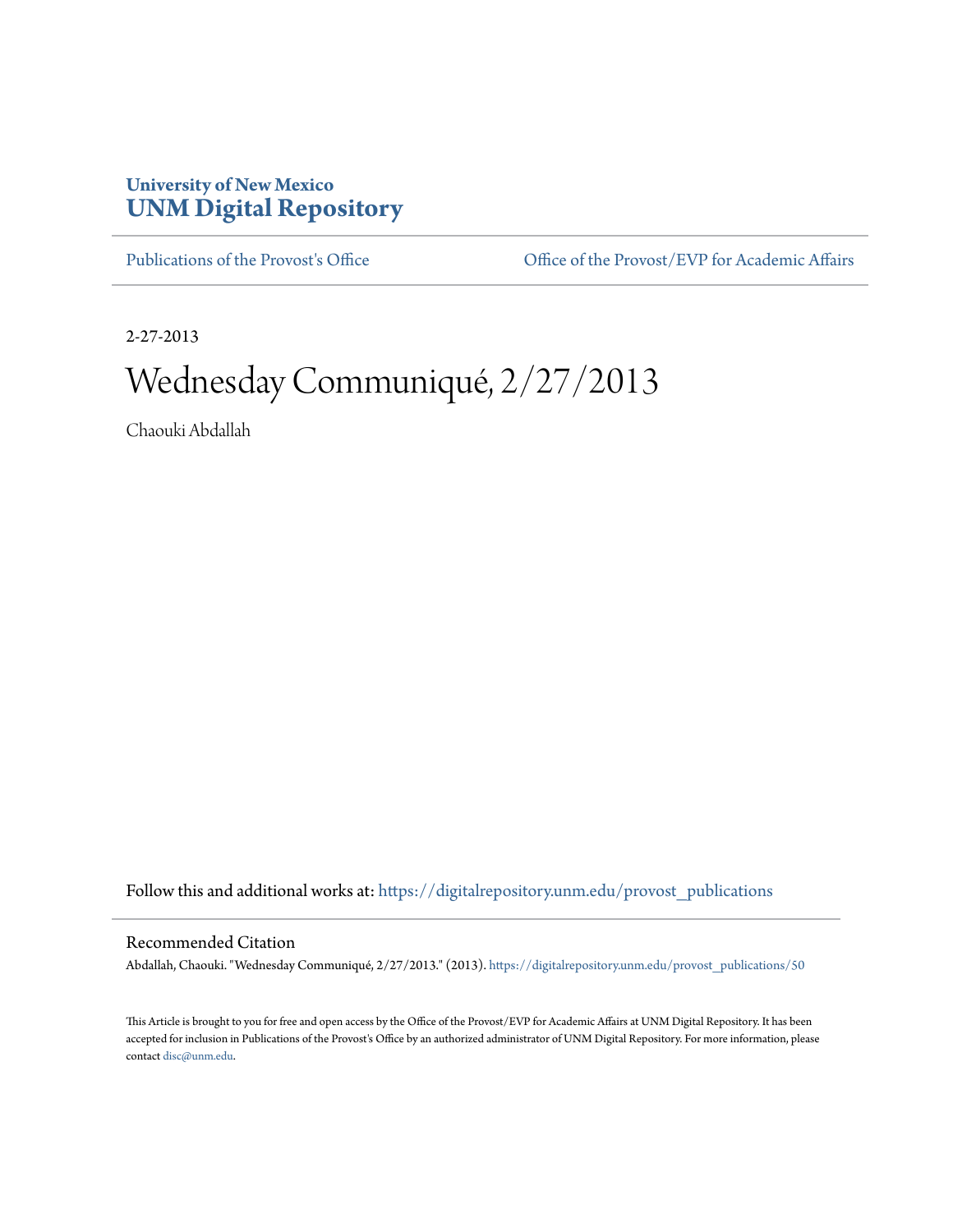

## *WEDNESDAY COMMUNIQUÉ*

### **February 27, 2013**

*It is often easier to fight for a principle than to live up to it.* —Adlai Stevenson

**Financial Aid Solutions and the Lottery:** In recent years, the cost of college tuition has risen faster than the cost of healthcare. Reasons for the steep rise include reduction in state support, increase in the cost of education delivery, and higher compliance requirements. Last year, the Bill & Melinda Gates Foundation provided grants totaling \$3.3 million to organizations working to improve financial aid solutions. "The grants were used to explore recommendations for improving access to postsecondary financial aid so more students can attend and succeed in college and earn postsecondary degrees and credentials. They were awarded as part of the Reimagining Aid Design and Delivery (RADD) project, which seeks to shift the national conversation on federal financial aid toward ideas designed to make college more affordable while giving students the support and encouragement they need to earn a degree or credential; and to seed the field with innovative policies that can make that happen." As of last week, the last of such reports was completed by the fourteen organizations, representing a mix of thought from leaders in business, higher education, civil rights, and public policy. The last suc[h report](http://hcmstrategists.com/content/Technical_report_fnl.pdf) is by HCM Strategists and proposes the following: "1) One federal grant and one federal loan program with simpler terms to promote increased access, affordability, and completion; 2) A single tax credit to complement the new benefits in the single grant and loan programs; 3) New reporting and financial aid eligibility criteria that holds institutions accountable for student access and success; and 4) Provide investments in research and demonstrations to evaluate cost-effective ways to finance more student success." The other thirteen documents vary in their depth and reach but agree that the current financial aid system is unsustainable and must be made simpler in order to serve more students. The issue is even more acute in New Mexico, as our own lottery scholarship system is undergoing its own growing pains and must be modified in order to remain solvent.

**Zombie Cells:** The research of Professor Brinker of our Chemical & Nuclear Engineering department and Sandia National Laboratories has recently made it into [popular culture.](http://www.huffingtonpost.com/2013/02/21/zombie-cells-sandia-national-labs-university-new-mexico_n_2730166.html.) Professor Brinker and his collaborators have tricked nature to help them build 3D structures. "The technique involves first depositing silica onto the tiny structures inside living cells. Then the cells are heated to burn away the proteins they're made of, leaving behind the nonliving but structurally similar zombies." The cells will find use in commercial applications ranging from sensors, to catalysts, to fuel cells.

**Open Access to Research:** The following appeared in the *[Chronicle of Higher Education](http://chronicle.com/article/White-House-Delivers-New/137549/)*: "The Obama administration announced last Friday a major new policy aimed at increasing public access to federally financed research. The policy, delivered in a memorandum from John P. Holdren, director of the White House Office of Science and Technology Policy, applies to federal agencies that spend more than \$100-million a year to support research and development. In the memo, Mr. Holdren directed those agencies to develop 'clear and coordinated policies' to make the results of research they support publicly available within a *year of publication*. The new policy also requires scientific data from unclassified, federally supported research to be made available to the public 'to search, retrieve, and analyze.' Affected agencies have six months to decide how to carry out the policy." (Italics mine).

**Center for Effective Teaching Director Finalists:** Dr. Aeron Haynie, the second of three finalists for the director position in the newly formed Center for Effective Teaching, will give a presentation on Thursday, March 7, from 2:00 to 3:00 p.m. in the College of Education, room 130. Dr. Haynie will present her vision for promoting effective teaching and learning at the University of New Mexico. The presentation will be open to all faculty, students, staff, administrators, and community members.